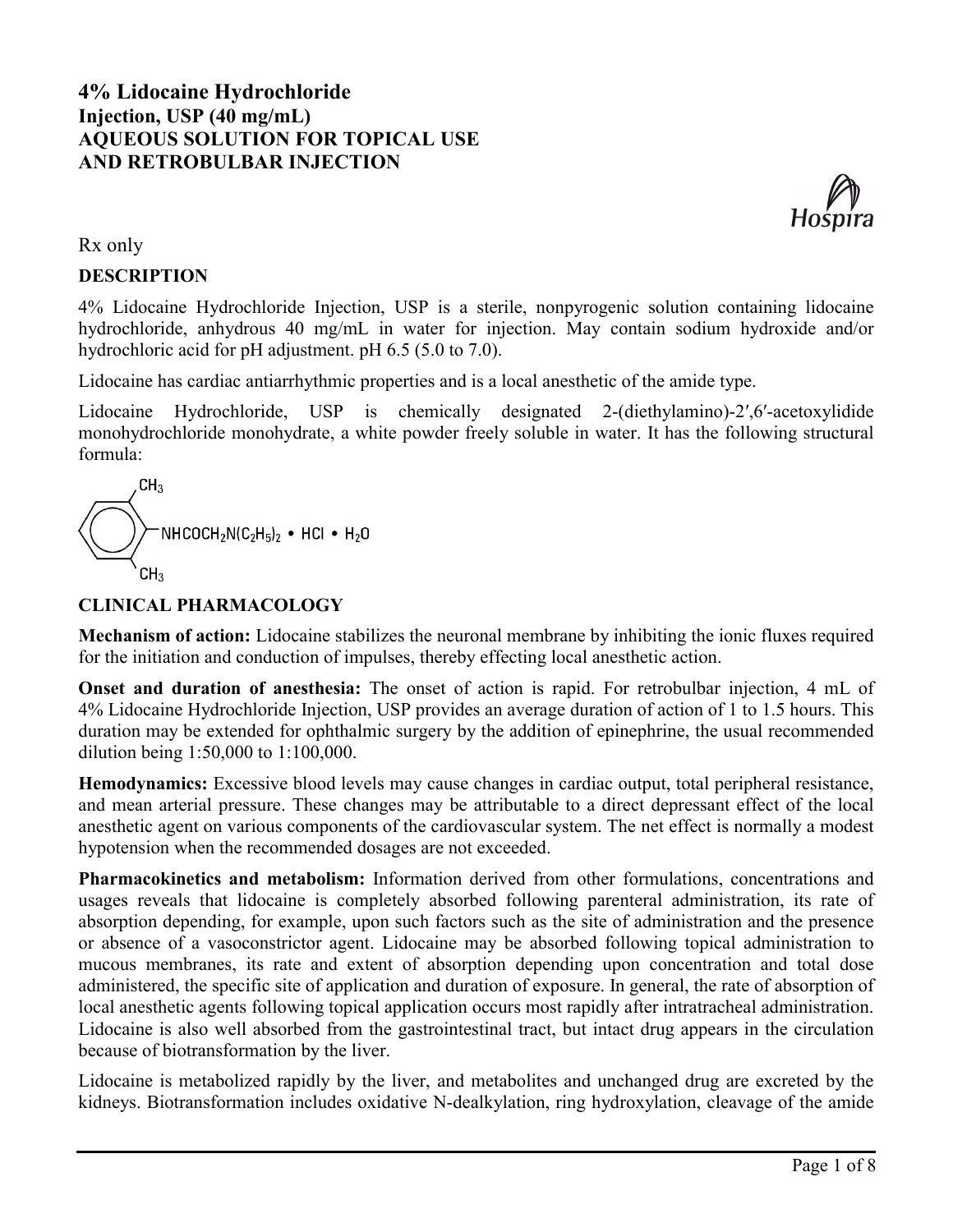linkage, and conjugation. N-dealkylation, a major pathway of biotransformation, yields the metabolites monoethylglycinexylidide and glycinexylidide. The pharmacological/toxicological actions of these metabolites are similar to, but less potent than, those of lidocaine. Approximately 90% of lidocaine administered is excreted in the form of various metabolites, and less than 10% is excreted unchanged. The primary metabolite in urine is a conjugate of 4-hydroxy-2,6-dimethylaniline.

Studies have shown that peak blood levels of lidocaine may occur as early as 5 and as late as 30 minutes after endotracheal administration of a 4% lidocaine HCl injection.

The plasma binding of lidocaine is dependent on drug concentration, and the fraction bound decreases with increasing concentration. At concentrations of 1 to 4 mcg of free base per mL, 60 to 80 percent of lidocaine is protein bound. Binding is also dependent on the plasma concentration of the alpha-1-acid glycoprotein.

Lidocaine crosses the blood-brain and placental barriers, presumably by passive diffusion.

Studies of lidocaine metabolism following intravenous bolus injections have shown that the elimination half-life of this agent is typically 1.5 to 2.0 hours. Because of the rapid rate at which lidocaine is metabolized, any condition that affects liver function may alter lidocaine kinetics. The half-life may be prolonged two-fold or more in patients with liver dysfunction. Renal dysfunction does not affect lidocaine kinetics but may increase the accumulation of metabolites.

Factors such as acidosis and the use of central nervous system stimulants and depressants affect the central nervous system levels of lidocaine required to produce overt systemic effects. Objective adverse manifestations become increasingly apparent with increasing venous plasma levels above 6.0 mcg free base per mL. In the rhesus monkey arterial blood levels of 18–21 mcg/mL have been shown to be threshold for convulsive activity.

#### **INDICATIONS AND USAGE**

4% Lidocaine Hydrochloride Injection, USP is indicated for the production of topical anesthesia of the mucous membranes of the respiratory tract or the genito-urinary tract. It may be injected trans-tracheally to anesthetize the larynx and trachea, and it may be administered by retrobulbar injection to provide anesthesia for ophthalmic surgery.

#### **CONTRAINDICATIONS**

Lidocaine is contraindicated in patients with a known history of hypersensitivity to local anesthetics of the amide type.

## **WARNINGS**

4% LIDOCAINE HYDROCHLORIDE INJECTION, USP SHOULD BE EMPLOYED ONLY BY CLINICIANS WHO ARE WELL VERSED IN DIAGNOSIS AND MANAGEMENT OF DOSE-RELATED TOXICITY AND OTHER ACUTE EMERGENCIES THAT MIGHT ARISE AND THEN ONLY AFTER ENSURING THE *IMMEDIATE* AVAILABILITY OF OXYGEN, OTHER RESUSCITATIVE DRUGS, CARDIOPULMONARY EQUIPMENT, AND THE PERSONNEL NEEDED FOR PROPER MANAGEMENT OF TOXIC REACTIONS AND RELATED EMERGENCIES (see also **ADVERSE REACTIONS** and **PRECAUTIONS**). DELAY IN PROPER MANAGEMENT OF DOSE-RELATED TOXICITY, UNDERVENTILATION FROM ANY CAUSE AND/OR ALTERED SENSITIVITY MAY LEAD TO THE DEVELOPMENT OF ACIDOSIS, CARDIAC ARREST AND, POSSIBLY, DEATH.

**Methemoglobinemia**: Cases of methemoglobinemia have been reported in association with local anesthetic use. Although all patients are at risk for methemoglobinemia, patients with glucose-6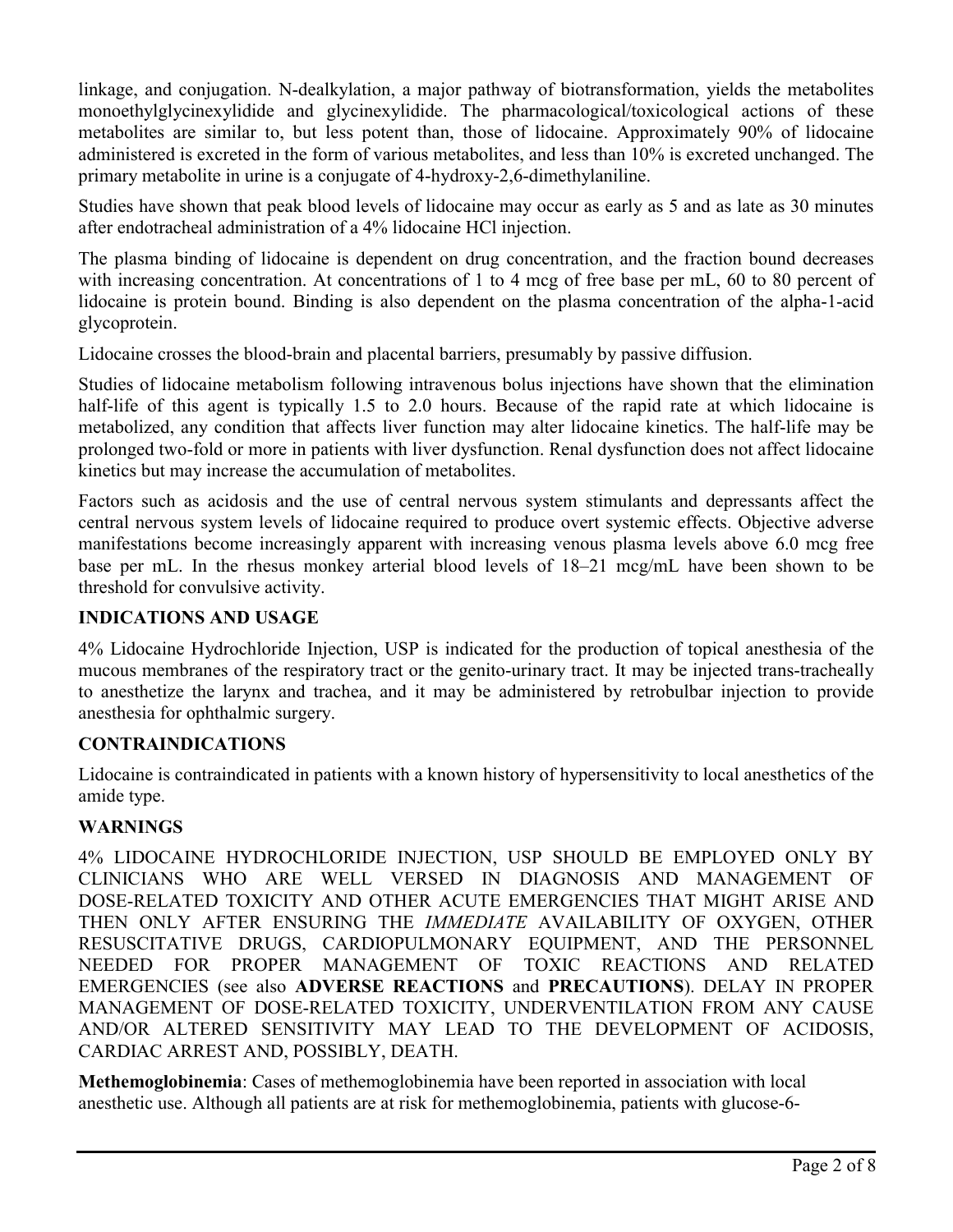phosphate dehydrogenase deficiency, congenital or idiopathic methemoglobinemia, cardiac or pulmonary compromise, infants under 6 months of age, and concurrent exposure to oxidizing agents or their metabolites are more susceptible to developing clinical manifestations of the condition. If local anesthetics must be used in these patients, close monitoring for symptoms and signs of methemoglobinemia is recommended.

Signs of methemoglobinemia may occur immediately or may be delayed some hours after exposure, and are characterized by a cyanotic skin discoloration and/or abnormal coloration of the blood. Methemoglobin levels may continue to rise; therefore, immediate treatment is required to avert more serious central nervous system and cardiovascular adverse effects, including seizures, coma, arrhythmias, and death. Discontinue lidocaine hydrochloride and any other oxidizing agents. Depending on the severity of the signs and symptoms, patients may respond to supportive care, i.e., oxygen therapy, hydration. A more severe clinical presentation may require treatment with methylene blue, exchange transfusion, or hyperbaric oxygen.

Intra-articular infusions of local anesthetics following arthroscopic and other surgical procedures is an unapproved use, and there have been post-marketing reports of chondrolysis in patients receiving such infusions. The majority of reported cases of chondrolysis have involved the shoulder joint; cases of gleno-humeral chondrolysis have been described in pediatric and adult patients following intra-articular infusions of local anesthetics with and without epinephrine for periods of 48 to 72 hours. There is insufficient information to determine whether shorter infusion periods are not associated with these findings. The time of onset of symptoms, such as joint pain, stiffness and loss of motion can be variable, but may begin as early as the 2nd month after surgery. Currently, there is no effective treatment for chondrolysis; patients who experienced chondrolysis have required additional diagnostic and therapeutic procedures and some required arthroplasty or shoulder replacement.

To avoid intravascular injection, aspiration should be performed before the local anesthetic solution is injected. The needle must be repositioned until no return of blood can be elicited by aspiration. Note, however, that the absence of blood in the syringe does not guarantee that intravascular injection has been avoided.

4% Lidocaine Hydrochloride Injection, USP should be used with extreme caution if there is sepsis or severely traumatized mucosa in the area of application, since under such conditions there is the potential for rapid systemic absorption.

## **PRECAUTIONS**

**General:** The safety and effectiveness of lidocaine depend on proper dosage, correct technique, adequate precautions, and readiness for emergencies. Resuscitative equipment, oxygen and other resuscitative drugs should be available for immediate use (see **WARNINGS** and **ADVERSE REACTIONS**). The lowest dosage that results in effective anesthesia should be used to avoid high plasma levels and serious adverse effects. Repeated doses of lidocaine may cause significant increases in blood levels with each repeated dose, because of slow accumulation of the drug or its metabolites. Tolerance to elevated blood levels varies with the status of the patient. Debilitated, elderly patients, acutely ill patients, and children should be given reduced doses commensurate with their age and physical status. Lidocaine should also be used with caution in patients with severe shock or heart block.

Local anesthetic solutions containing a vasoconstrictor should be used cautiously and in carefully circumscribed quantities in areas of the body supplied by end arteries or having otherwise compromised blood supply. Patients with peripheral vascular disease and those with hypertensive vascular disease may exhibit exaggerated vasoconstrictor response. Ischemic injury or necrosis may result. Preparations containing a vasoconstrictor should be used with caution in patients during or following the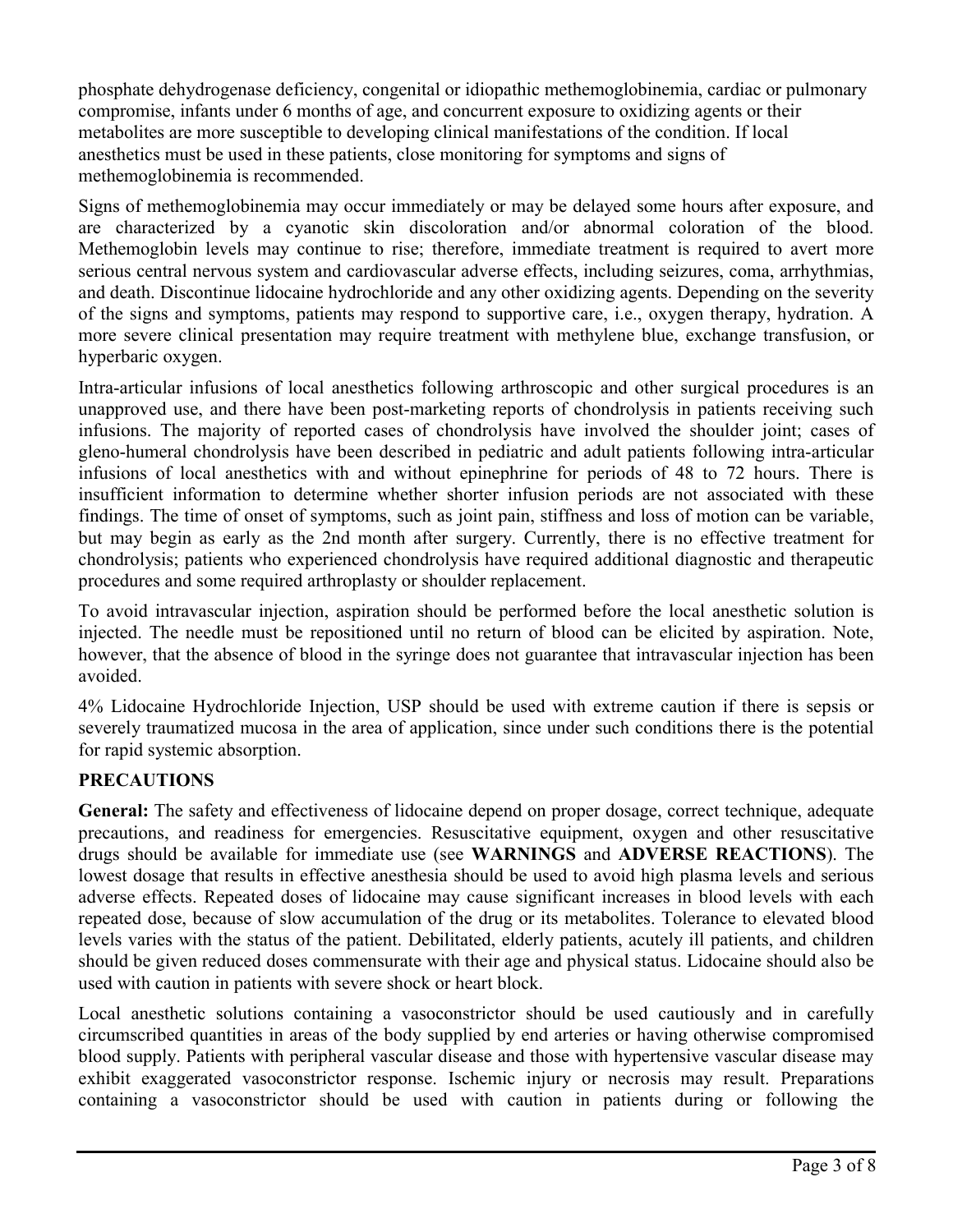administration of potent general anesthetic agents, since cardiac arrhythmias may occur under such conditions.

Careful and constant monitoring of cardiovascular and respiratory (adequacy of ventilation) vital signs and the patient's state of consciousness should be accomplished after each local anesthetic injection. It should be kept in mind at such times that restlessness, anxiety, tinnitus, dizziness, blurred vision, tremors, depression or drowsiness may be early warning signs of central nervous system toxicity.

Since amide-type local anesthetics are metabolized by the liver, lidocaine should be used with caution in patients with hepatic disease.

Patients with severe hepatic disease, because of their inability to metabolize local anesthetic normally, are at a greater risk of developing toxic plasma concentrations. Lidocaine should also be used with caution in patients with impaired cardiovascular function since they may be less able to compensate for functional changes associated with the prolongation of A-V conduction produced by these drugs.

**Use in Ophthalmic Surgery:** When local anesthetic solutions are employed for retrobulbar block, lack of corneal sensation should not be relied upon to determine whether or not the patient is ready for surgery since corneal sensation usually precedes clinically acceptable external ocular muscle akinesia.

Many drugs used during the conduct of anesthesia are considered potential triggering agents for familial malignant hyperthermia. Since it is not known whether amide-type local anesthetics may trigger this reaction and since the need for supplemental general anesthesia cannot be predicted in advance, it is suggested that a standard protocol for management should be available. Early unexplained signs of tachycardia, tachypnea, labile blood pressure and metabolic acidosis may precede temperature elevation. Successful outcome is dependent on early diagnosis, prompt discontinuance of the suspect triggering agent(s) and institution of treatment, including oxygen therapy, indicated supportive measures and dantrolene (consult dantrolene sodium intravenous package insert before using).

Lidocaine should be used with caution in persons with known drug sensitivities. Patients allergic to para-aminobenzoic acid derivatives (procaine, tetracaine, benzocaine, etc.) have not shown cross sensitivity to lidocaine.

**Use in the Head and Neck Area:** Small doses of local anesthetics injected into the head and neck area, including retrobulbar, dental and stellate ganglion blocks, may produce adverse reactions similar to systemic toxicity seen with unintentional intravascular injections of larger doses. Confusion, convulsions, respiratory depression and/or respiratory arrest, and cardiovascular stimulation or depression have been reported. These reactions may be due to intra-arterial injection of the local anesthetic with retrograde flow to the cerebral circulation. Patients receiving these blocks should have their circulation and respiration monitored and be constantly observed. Resuscitative equipment and personnel for treating adverse reactions should be immediately available. Dosage recommendations should not be exceeded (see **DOSAGE AND ADMINISTRATION**).

**Information for Patients:** When topical anesthetics are used in the mouth, the patient should be aware that the production of topical anesthesia may impair swallowing and thus enhance the danger of aspiration. For this reason, food should not be ingested for 60 minutes following use of local anesthetic preparations in the mouth or throat area. This is particularly important in children because of their frequency of eating.

Numbness of the tongue or buccal mucosa may enhance the danger of unintentional biting trauma. Food and chewing gums should not be taken while the mouth or throat area is anesthetized.

Inform patients that use of local anesthetics may cause methemoglobinemia, a serious condition that must be treated promptly. Advise patients or caregivers to seek immediate medical attention if they or someone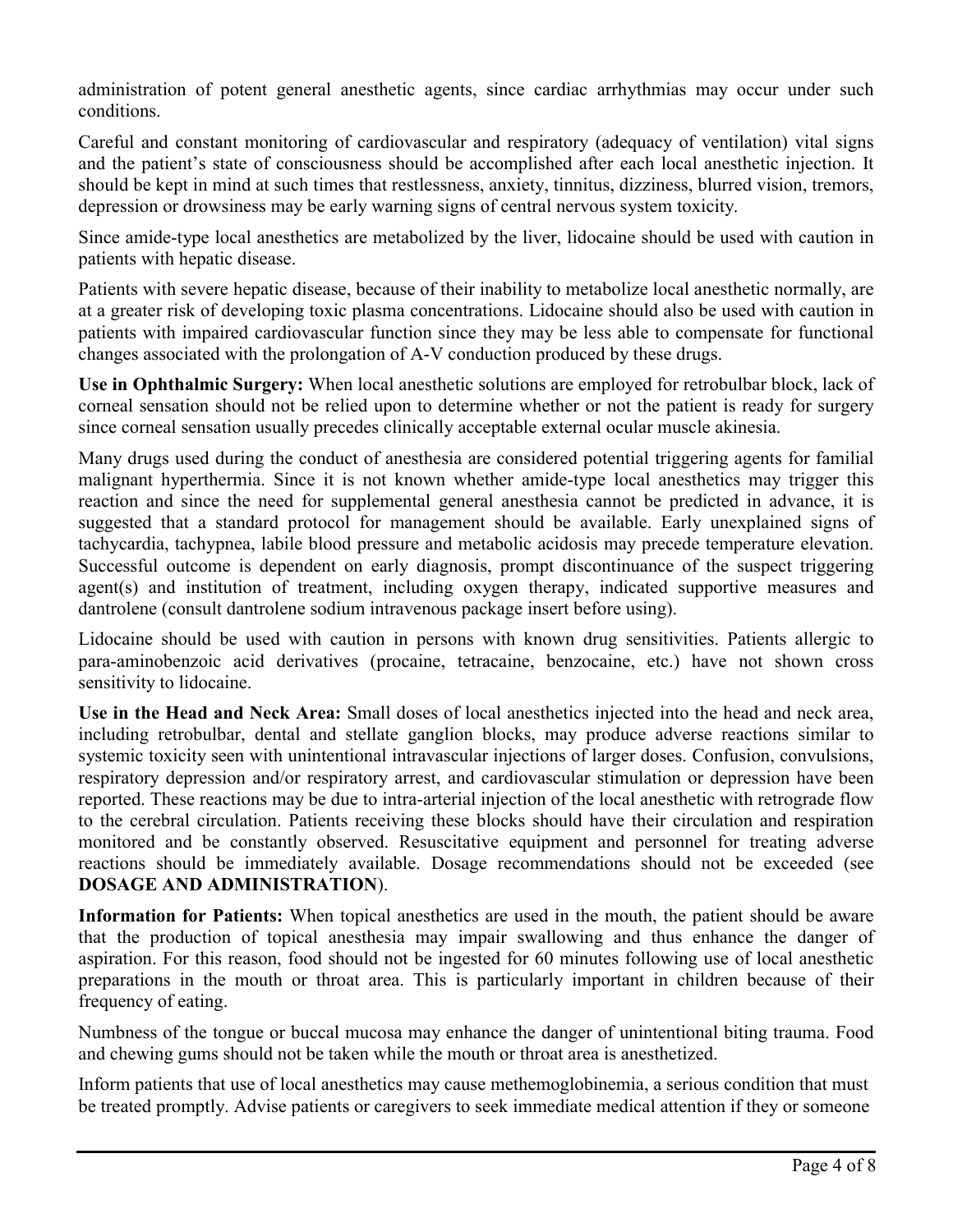in their care experience the following signs or symptoms: pale, gray, or blue colored skin (cyanosis); headache; rapid heart rate; shortness of breath; lightheadedness; or fatigue.

**Clinically significant drug interactions:** The administration of local anesthetic solutions containing epinephrine or nor-epinephrine to patients receiving monoamine oxidase inhibitors, tricyclic antidepressants or phenothiazines may produce severe, prolonged hypotension or hypertension. Concurrent use of these agents should generally be avoided. In situations when concurrent therapy is necessary, careful patient monitoring is essential.

**Drug/Laboratory test interactions:** The intramuscular injection of lidocaine may result in an increase in creatine phosphokinase levels. Thus, the use of this enzyme determination, without isoenzyme separation, as a diagnostic test for the presence of acute myocardiac infarction may be compromised by the intramuscular injection of lidocaine.

Patients who are administered local anesthetics are at increased risk of developing methemoglobinemia when concurrently exposed to the following drugs, which could include other local anesthetics:

| <b>Class</b>          | <b>Examples</b>                                                                                              |
|-----------------------|--------------------------------------------------------------------------------------------------------------|
| Nitrates/Nitrites     | nitric oxide, nitroglycerin, nitroprusside, nitrous oxide                                                    |
| Local anesthetics     | articaine, benzocaine, bupivacaine, lidocaine, mepivacaine,<br>prilocaine, procaine, ropivacaine, tetracaine |
| Antineoplastic agents | cyclophosphamide, flutamide, hydroxyurea, ifosfamide,<br>rasburicase                                         |
| Antibiotics           | dapsone, nitrofurantoin, para-aminosalicylic acid, sulfonamides                                              |
| Antimalarials         | chloroquine, primaquine                                                                                      |
| Anticonvulsants       | phenobarbital, phenytoin, sodium valproate                                                                   |
| Other drugs           | acetaminophen, metoclopramide, quinine, sulfasalazine                                                        |

**Examples of Drugs Associated with Methemoglobinemia:**

**Carcinogenesis, mutagenesis, impairment of fertility:** Studies of lidocaine in animals to evaluate the carcinogenic and mutagenic potential or the effect on fertility have not been conducted.

**Use in Pregnancy: Teratogenic Effects.** Reproduction studies have been performed in rats at doses up to 6.6 times the human dose and have revealed no evidence of harm to the fetus caused by lidocaine. There are, however, no adequate and well-controlled studies in pregnant women. Animal reproduction studies are not always predictive of human response. General consideration should be given to this fact before administering lidocaine to women of childbearing potential, especially during early pregnancy when maximum organogenesis takes place.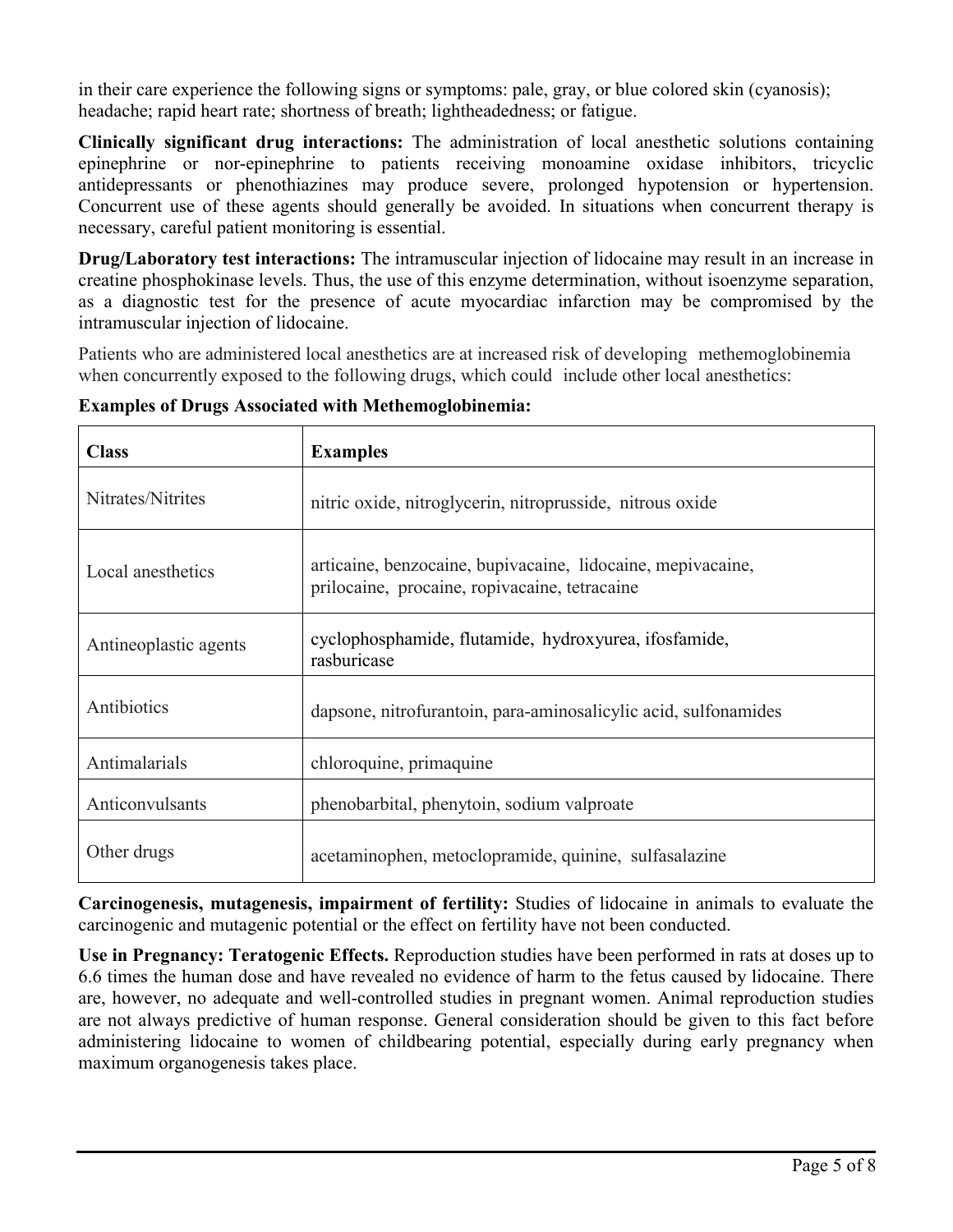**Labor and delivery:** Lidocaine is not contraindicated in labor and delivery. Should 4% Lidocaine Hydrochloride Injection, USP be used concomitantly with other products containing lidocaine, the total dose contributed by all formulations must be kept in mind.

**Nursing mothers:** It is not known whether this drug is excreted in human milk. Because many drugs are excreted in human milk, caution should be exercised when lidocaine is administered to a nursing woman.

**Pediatric use:** Dosages in children should be reduced, commensurate with age and body weight (see **DOSAGE AND ADMINISTRATION**).

### **ADVERSE REACTIONS**

Adverse experiences following the administration of lidocaine are similar in nature to those observed with other amide local anesthetic agents. These adverse experiences are, in general, dose-related and may result from high plasma levels caused by excessive dosage, rapid absorption or inadvertent intravascular injection, or may result from a hypersensitivity, idiosyncrasy or diminished tolerance on the part of the patient. Serious adverse experiences are generally systemic in nature. The following types are those most commonly reported:

**Central nervous system:** Central nervous system manifestations are excitatory and/or depressant and may be characterized by light-headedness, nervousness, apprehension, euphoria, confusion, dizziness, drowsiness, tinnitus, blurred or double vision, vomiting, sensations of heat, cold or numbness, twitching, tremors, convulsions, unconsciousness, respiratory depression and arrest. The excitatory manifestations may be very brief or may not occur at all, in which case the first manifestation of toxicity may be drowsiness merging into unconsciousness and respiratory arrest.

Drowsiness following the administration of lidocaine is usually an early sign of a high blood level of the drug and may occur as a consequence of rapid absorption.

**Cardiovascular system:** Cardiovascular manifestations are usually depressant and are characterized by bradycardia, hypotension, and cardiovascular collapse, which may lead to cardiac arrest.

**Allergic:** Allergic reactions are characterized by cutaneous lesions, urticaria, edema or anaphylactoid reactions. Allergic reactions as a result of sensitivity to lidocaine are extremely rare and, if they occur, should be managed by conventional means. The detection of sensitivity by skin testing is of doubtful value.

**Neurologic:** The incidences of adverse reactions associated with the use of local anesthetics may be related to the total dose of local anesthetic administered and are also dependent upon the particular drug used, the route of administration and the physical status of the patient.

## **OVERDOSAGE**

Acute emergencies from local anesthetics are generally related to high plasma levels encountered during therapeutic use of local anesthetics or to unintended subarachnoid injection of local anesthetic solution (see **ADVERSE REACTIONS**, **WARNINGS** and **PRECAUTIONS**).

**Management of local anesthetic emergencies:** The first consideration is prevention, best accomplished by careful and constant monitoring of cardiovascular and respiratory vital signs and the patient's state of consciousness after each local anesthetic injection. At the first sign of change, oxygen should be administered.

The first step in the management of convulsions consists of immediate attention to the maintenance of a patent airway and assisted or controlled ventilation with oxygen and a delivery system capable of permitting immediate positive airway pressure by mask. Immediately after the institution of these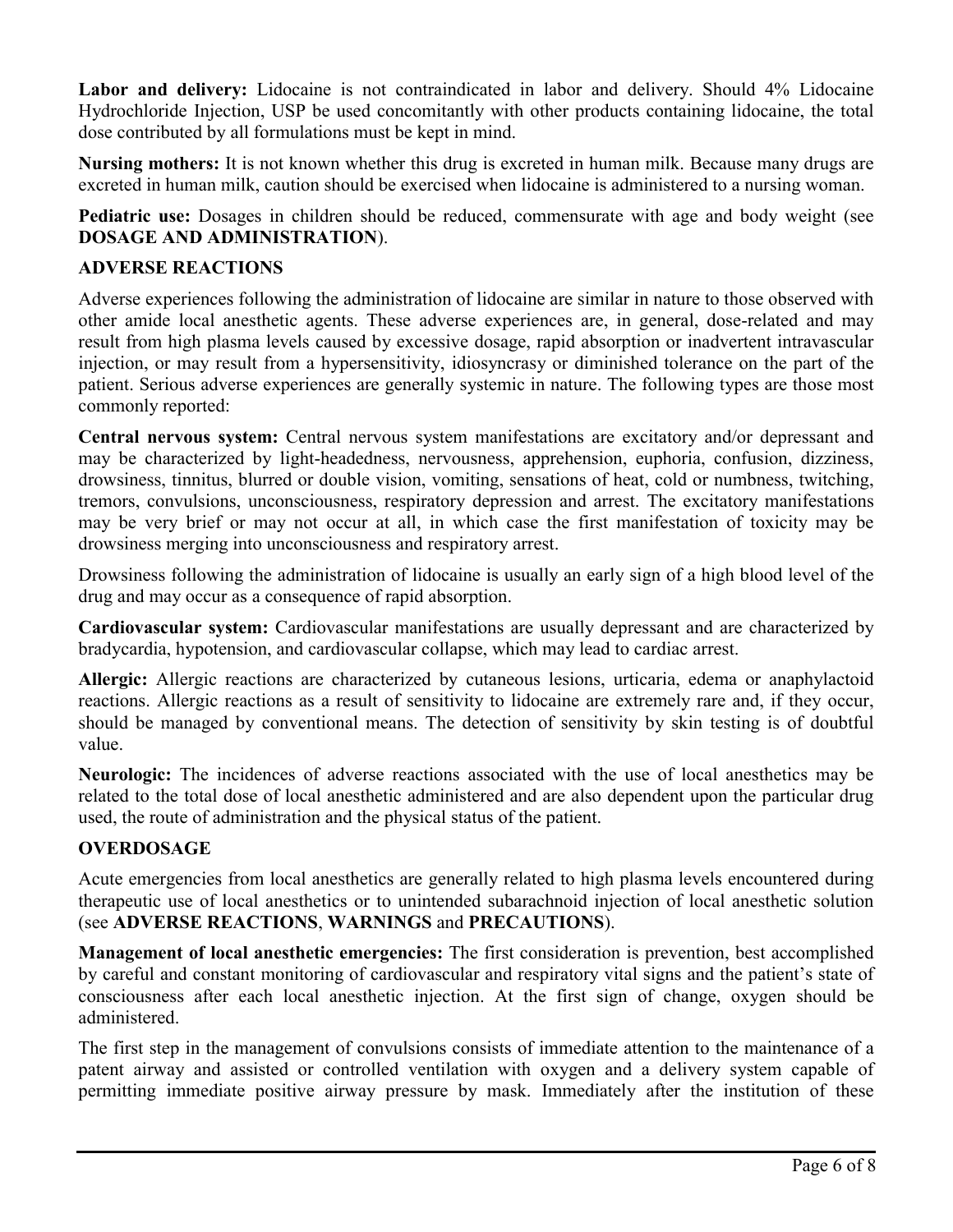ventilatory measures, the adequacy of the circulation should be evaluated, keeping in mind that drugs used to treat convulsions sometimes depress the circulation when administered intravenously. Should convulsions persist despite adequate respiratory support, and if the status of the circulation permits, small increments of an ultra-short acting barbiturate (such as thiopental or thiamylal) or a benzodiazepine (such as diazepam) may be administered intravenously. The clinician should be familiar, prior to use of local anesthetics, with these anticonvulsant drugs. Supportive treatment of circulatory depression may require administration of intravenous fluids and, when appropriate, a vasopressor as directed by the clinical situation (e.g., ephedrine).

If not treated immediately, both convulsions and cardiovascular depression can result in hypoxia, acidosis, bradycardia, arrhythmias and cardiac arrest. If cardiac arrest should occur, standard cardiopulmonary resuscitative measures should be instituted.

Endotracheal intubation, employing drugs and techniques familiar to the clinician, may be indicated, after initial administration of oxygen by mask, if difficulty is encountered in the maintenance of a patent airway or if prolonged ventilatory support (assisted or controlled) is indicated.

Dialysis is of negligible value in the treatment of acute overdosage with lidocaine.

The intravenous  $LD_{50}$  of Lidocaine HCl in female mice is 26 (21–31) mg/kg and the subcutaneous  $LD_{50}$  is 264 (203–304) mg/kg.

# **DOSAGE AND ADMINISTRATION**

When 4% Lidocaine Hydrochloride Injection, USP is used concomitantly with other products containing lidocaine, the total dose contributed by all formulations must be kept in mind.

The dosage varies and depends upon the area to be anesthetized, vascularity of the tissues, individual tolerance and the technique of anesthesia. The lowest dosage needed to provide effective anesthesia should be administered. Dosages should be reduced for children and for elderly and debilitated patients.

Although the incidence of adverse effects with 4% Lidocaine Hydrochloride Injection, USP is quite low, caution should be exercised, particularly when employing large volumes and concentrations of lidocaine since the incidence of adverse effects is directly proportional to the total dose of local anesthetic agent administered.

For specific techniques and procedures refer to standard textbooks.

There have been adverse event reports of chondrolysis in patients receiving intra-articular infusions of local anesthetics following arthroscopic and other surgical procedures. 4% Lidocaine Hydrochloride Injection, USP is not approved for this use (see **WARNINGS** and **DOSAGE AND ADMINISTRATION**).

The dosages below are for normal, healthy adults.

RETROBULBAR INJECTION: The suggested dose for a 70 kg person is 3–5 mL (120–200 mg of lidocaine HCl), i.e., 1.7–3 mg/kg or 0.9–1.5 mg/lb body weight. A portion of this is injected retrobulbarly and the rest may be used to block the facial nerve.

TRANSTRACHEAL INJECTION: For local anesthesia by the transtracheal route 2–3 mL should be injected through a large enough needle so that the injection can be made rapidly. By injecting during inspiration some of the drug will be carried into the bronchi and the resulting cough will distribute the rest of the drug over the vocal cords and the epiglottis.